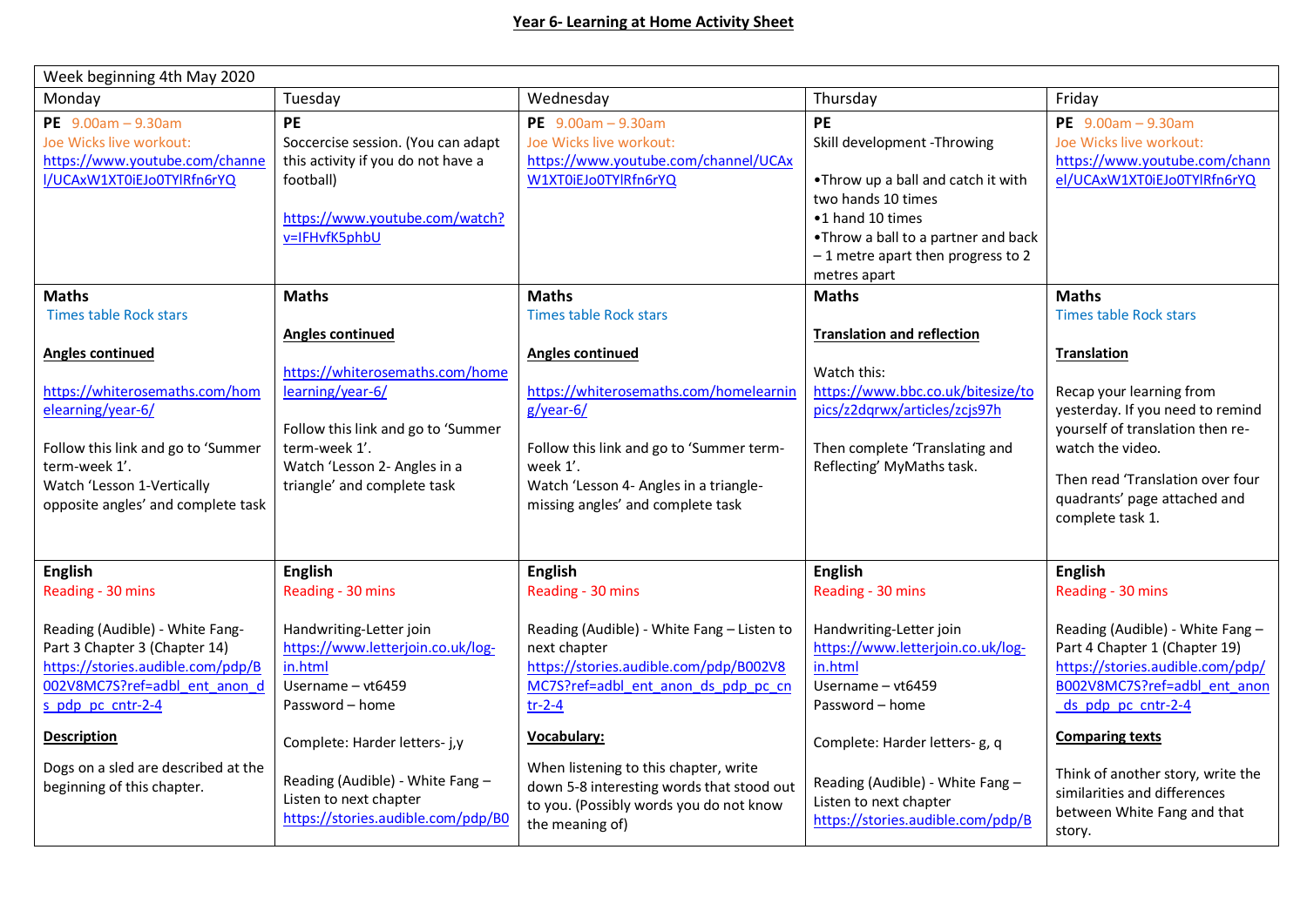## **Year 6- Learning at Home Activity Sheet**

| Write how the dogs were                                                                                        | 02V8MC7S?ref=adbl ent anon ds                                                                                                    |                                                                                        |                    | Write the definition of these words and   |                        | 002V8MC7S?ref=adbl ent anon d                                                                                                                                                                                        |                                                           |
|----------------------------------------------------------------------------------------------------------------|----------------------------------------------------------------------------------------------------------------------------------|----------------------------------------------------------------------------------------|--------------------|-------------------------------------------|------------------------|----------------------------------------------------------------------------------------------------------------------------------------------------------------------------------------------------------------------|-----------------------------------------------------------|
| described and draw them attached                                                                               | pdp pc cntr-2-4                                                                                                                  | then make your own sentences using                                                     |                    |                                           |                        | s pdp pc cntr-2-4                                                                                                                                                                                                    |                                                           |
| to the sled.                                                                                                   | Word endings -cious and -tious                                                                                                   | them.<br>e.g. compel                                                                   |                    |                                           |                        | Comprehension                                                                                                                                                                                                        |                                                           |
|                                                                                                                | (Espresso)Username:student23136                                                                                                  |                                                                                        |                    |                                           |                        | (Espresso)Username: student23136                                                                                                                                                                                     |                                                           |
|                                                                                                                | Password: ourlady321                                                                                                             | compel- force or pressure                                                              |                    |                                           |                        | Password: ourlady321                                                                                                                                                                                                 |                                                           |
|                                                                                                                | https://central.espresso.co.uk/espr<br>esso/primary uk/subject/module/a<br>ctivity/item712643/grade2/module<br>709257/index.html | her questions.                                                                         |                    | A sense of duty compelled Harry to answer |                        | https://central.espresso.co.uk/espr<br>esso/modules/e2 comprehension<br>uks2/books/book stig dump.html<br>Read and take the quiz                                                                                     |                                                           |
| <b>RE</b>                                                                                                      | <b>RE</b>                                                                                                                        | <b>RE</b>                                                                              |                    |                                           |                        | <b>RE</b>                                                                                                                                                                                                            | <b>RE</b>                                                 |
| Jesus appeared to his disciples on a<br>number of occasions after the                                          | Before Jesus returned to his Father<br>he promised his disciples to send                                                         |                                                                                        | Recap Acts 1: 6-14 |                                           |                        | After the coming of the Holy Spirit,<br>the number of those who became                                                                                                                                               | Recap your learning from<br>yesterday                     |
| Resurrection. He greeted them,                                                                                 | them the Holy Spirit to enable them                                                                                              | The disciples, Mary and the women                                                      |                    |                                           |                        | Christians grew so the early Church                                                                                                                                                                                  | Why was Stephen so significant?                           |
| shared food with them and then                                                                                 | to continue to spread the Easter                                                                                                 | gathered together in Jerusalem to wait in                                              |                    |                                           |                        | needed to be organised. One of the                                                                                                                                                                                   | What does his actions tell us                             |
| he sent them out to continue the                                                                               | message and be his witnesses.                                                                                                    | prayer in the upper room for the coming                                                |                    |                                           |                        | important works of those early                                                                                                                                                                                       | about him?                                                |
| message of the Good News.                                                                                      |                                                                                                                                  | of the Holy Spirit. It was coming up to the                                            |                    |                                           |                        | Christians was to care for the poor                                                                                                                                                                                  |                                                           |
| Luke tells how, after his                                                                                      | In the Acts of the Apostles: that is                                                                                             | Jewish feast of Pentecost or Shavuot, that                                             |                    |                                           |                        | as Jesus had done.                                                                                                                                                                                                   | You are now going to present                              |
| Resurrection, Jesus reassures his                                                                              | the account of what happened after                                                                                               | is the harvest festival. There were many                                               |                    |                                           |                        |                                                                                                                                                                                                                      | what you researched yesterday<br>in a way of your choice. |
| disciples that they will not be                                                                                | the Resurrection; the writer                                                                                                     | people in Jerusalem at this time.                                                      |                    |                                           |                        | The apostles were busy preaching                                                                                                                                                                                     |                                                           |
| alone.                                                                                                         | describes Jesus' return to his Father                                                                                            |                                                                                        |                    |                                           |                        | and teaching so they needed help.                                                                                                                                                                                    | This could be:                                            |
| Read Luke 24: 44-49                                                                                            | in symbolic language.                                                                                                            | Draw up an action plan that outlines                                                   |                    |                                           |                        | Stephen was one of the people                                                                                                                                                                                        | -A newspaper article                                      |
| Imagine you were present in<br>Galilee and heard Jesus' message<br>about going out to 'peoples<br>everywhere'. | <b>Read Acts 1: 6-14</b><br>Jesus said:<br>"It is not for you to know the times or<br>periods that the Father has set by his     | details of your preparations when you<br>become a witness for Jesus. Example<br>below: |                    |                                           |                        | chosen to help in the distribution of<br>food so that the apostles could<br>continue to spread the word of<br>God. The people chosen had to be<br>filled with the Holy Spirit to<br>undertake this work. Stephen was | -A poster<br>-A PowerPoint presentation                   |
| In the light of what you heard,                                                                                | own authority. But you will receive                                                                                              | Object<br>ive                                                                          | How to<br>achieve  | Who is<br>responsibl                      | Outcom<br>$\mathbf{e}$ | the first deacon.                                                                                                                                                                                                    |                                                           |
| what would you do next?                                                                                        | power when the Holy Spirit has come<br>upon you; and you will be my witnesses                                                    | /Aim                                                                                   | this               | e/                                        |                        | Deacons are called to serve and                                                                                                                                                                                      |                                                           |
| How would your actions begin to                                                                                | in Jerusalem, in all Judaea and Samaria,                                                                                         |                                                                                        |                    | involved                                  |                        | witness to the Word of God. The                                                                                                                                                                                      |                                                           |
| shape other people's lives? (Make                                                                              | and to the ends of the earth."                                                                                                   | Daily                                                                                  | Ensure to          | Myself                                    | Feeling                | word "deacon" is taken from the                                                                                                                                                                                      |                                                           |
| a list)                                                                                                        |                                                                                                                                  | prayer                                                                                 | make               |                                           | more                   | Greek word meaning 'service'.                                                                                                                                                                                        |                                                           |
|                                                                                                                | Write a paragraph explaining what                                                                                                |                                                                                        | time for<br>prayer |                                           | connect<br>ed to       |                                                                                                                                                                                                                      |                                                           |
|                                                                                                                | Jesus meant by this.                                                                                                             |                                                                                        |                    |                                           | God                    |                                                                                                                                                                                                                      |                                                           |
|                                                                                                                | What did he mean by receive                                                                                                      |                                                                                        |                    |                                           |                        |                                                                                                                                                                                                                      |                                                           |
|                                                                                                                | power?                                                                                                                           |                                                                                        |                    |                                           |                        |                                                                                                                                                                                                                      |                                                           |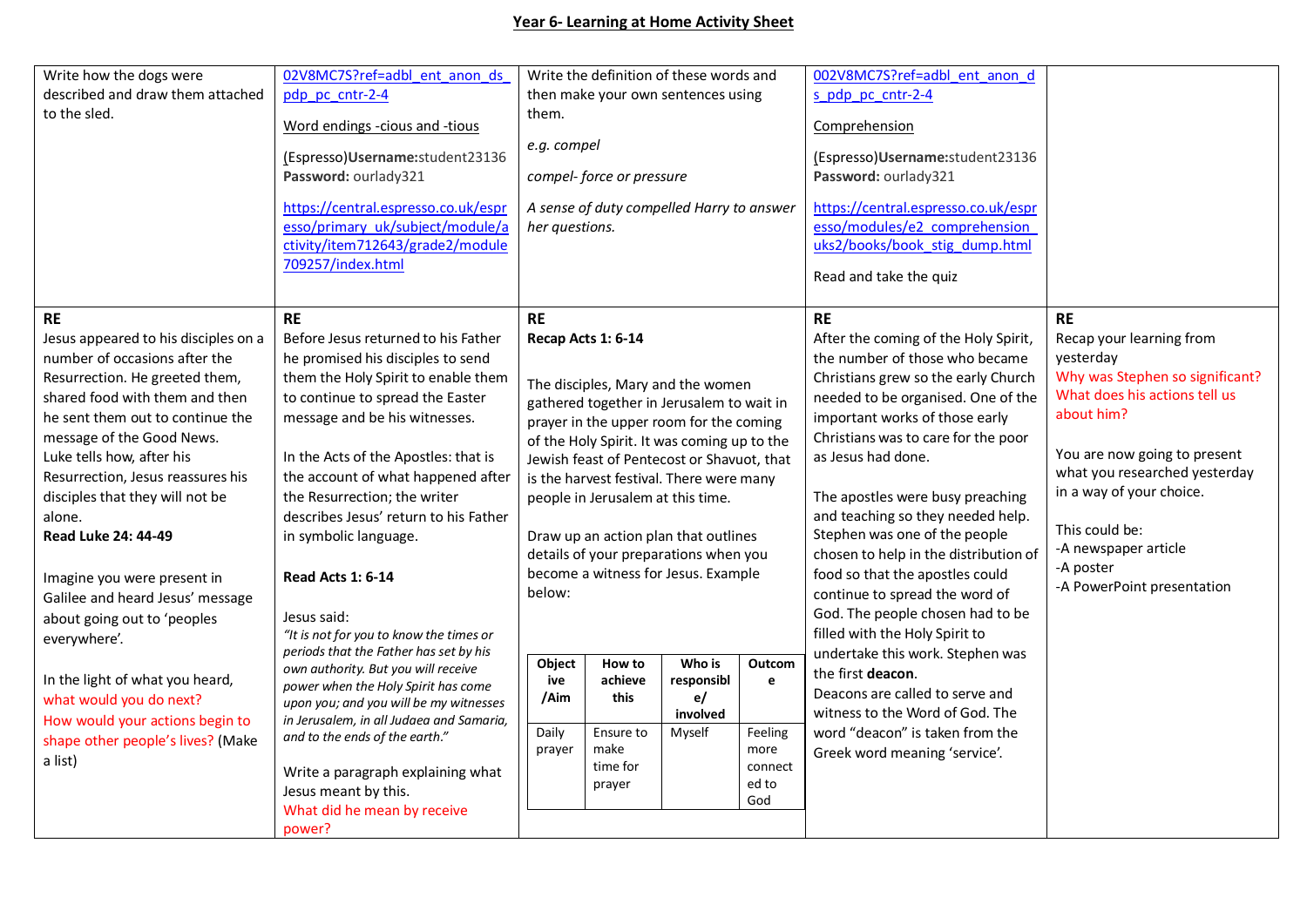|                                                                                         |                                                                                              |                                                          | Eventually Stephen was arrested<br>and sentenced to death for<br>witnessing to the Good News of<br>Jesus. Stephen was the first<br>Christian martyr.<br>A martyr is a person who holds to a<br>belief so strongly that he/she is<br>willing to die for it. Such was the<br>faith that Stephen had in Jesus.<br>Research the work that Stephen<br>had to undertake - look up Acts 6:<br>$1 - 6.$<br>Consider the kind of person who<br>would be asked to do this service?<br>Why would they do what they did?<br>(Keep your research safe as you<br>will need it to complete<br>tomorrow's task) |                                            |
|-----------------------------------------------------------------------------------------|----------------------------------------------------------------------------------------------|----------------------------------------------------------|-------------------------------------------------------------------------------------------------------------------------------------------------------------------------------------------------------------------------------------------------------------------------------------------------------------------------------------------------------------------------------------------------------------------------------------------------------------------------------------------------------------------------------------------------------------------------------------------------|--------------------------------------------|
| <b>History</b>                                                                          | <b>History</b>                                                                               | <b>History</b>                                           | <b>History</b>                                                                                                                                                                                                                                                                                                                                                                                                                                                                                                                                                                                  | <b>History</b>                             |
| Last week you watched a video on                                                        |                                                                                              |                                                          |                                                                                                                                                                                                                                                                                                                                                                                                                                                                                                                                                                                                 | Create your own Greek God.                 |
| the Battle of Marathon<br>https://www.youtube.com/watch?                                | You are going to continue writing<br>your newspaper article over the<br>next couple of days. | Continue your newspaper article you<br>started yesterday | Research Greek Gods and make<br>notes                                                                                                                                                                                                                                                                                                                                                                                                                                                                                                                                                           | You could include:                         |
| v=gNAxqaoPLO0                                                                           |                                                                                              | Remember a conclusion should be about a                  | What Greek Gods were there?                                                                                                                                                                                                                                                                                                                                                                                                                                                                                                                                                                     | The name                                   |
|                                                                                         | Success criteria for newspaper                                                               | brief description about what is going to<br>happen next  | Which was the most powerful                                                                                                                                                                                                                                                                                                                                                                                                                                                                                                                                                                     | A picture                                  |
| You are going to use your notes<br>from last week to write a                            | article:                                                                                     |                                                          | God?                                                                                                                                                                                                                                                                                                                                                                                                                                                                                                                                                                                            | What are they the God<br>of?               |
| newspaper article about the major<br>event.                                             | Headline                                                                                     | Success criteria for newspaper article:                  | What were they known for?                                                                                                                                                                                                                                                                                                                                                                                                                                                                                                                                                                       | Is there a special myth<br>about this God? |
| Look up images of the layout of a<br>newspaper article<br>Today you will begin with the | Introduction 5 W's<br>$\bullet$<br>Quotes<br><b>Picture and Caption</b><br>Facts             | Headline<br>Introduction 5 W's<br>Quotes<br>$\bullet$    | Have you heard of any of them<br>before?                                                                                                                                                                                                                                                                                                                                                                                                                                                                                                                                                        | Any other facts<br>$\bullet$               |
| introduction- an effective<br>introduction includes the 5 W's                           | Conclusion                                                                                   | <b>Picture and Caption</b><br>$\bullet$                  |                                                                                                                                                                                                                                                                                                                                                                                                                                                                                                                                                                                                 |                                            |
|                                                                                         |                                                                                              | Facts<br>$\bullet$                                       |                                                                                                                                                                                                                                                                                                                                                                                                                                                                                                                                                                                                 |                                            |
| Who- Who was involved?                                                                  |                                                                                              | Conclusion                                               |                                                                                                                                                                                                                                                                                                                                                                                                                                                                                                                                                                                                 |                                            |
| What- What happened? (battle)                                                           |                                                                                              |                                                          |                                                                                                                                                                                                                                                                                                                                                                                                                                                                                                                                                                                                 |                                            |
| Where-Where did it take place?<br>When-When did this happen?                            |                                                                                              |                                                          |                                                                                                                                                                                                                                                                                                                                                                                                                                                                                                                                                                                                 |                                            |